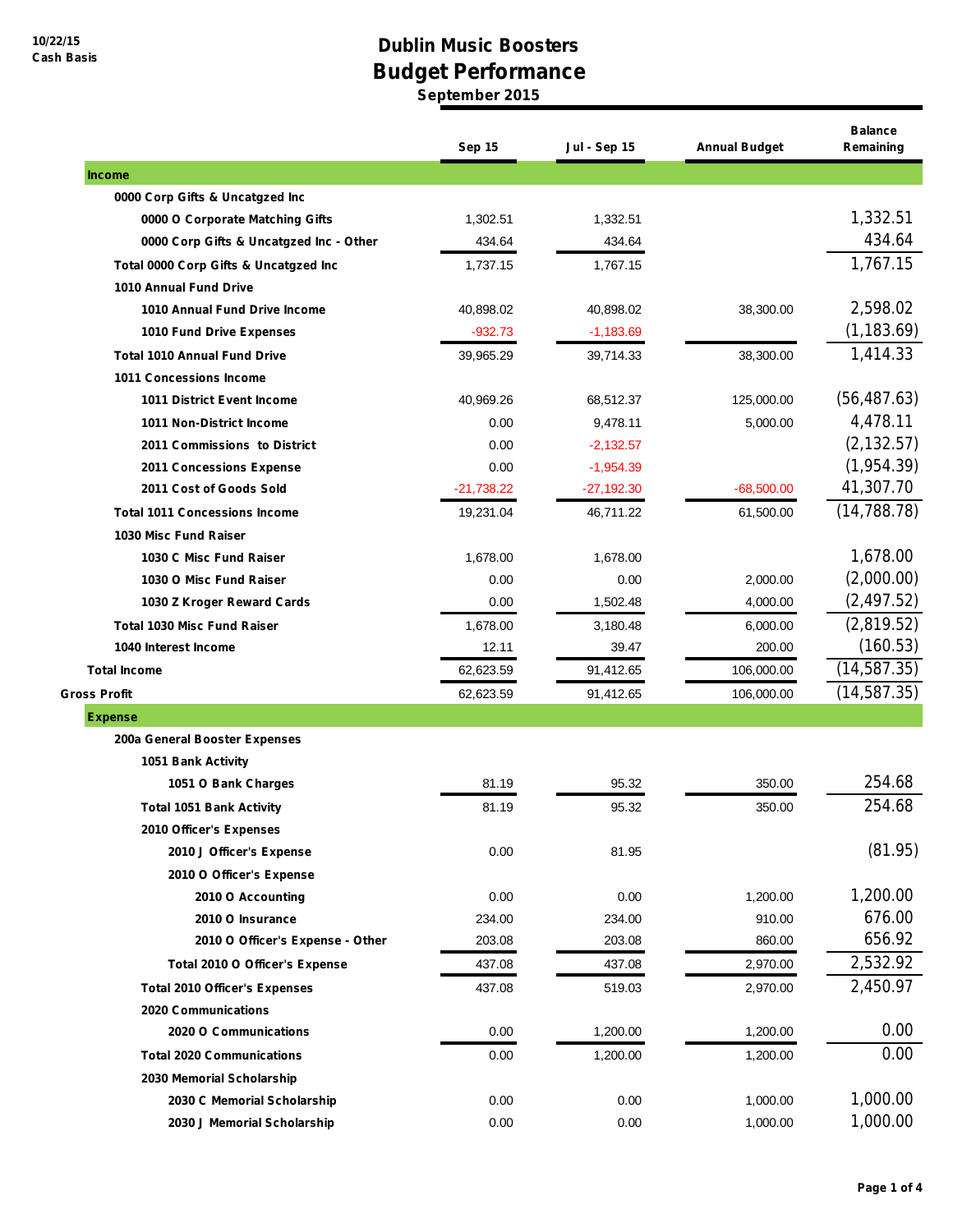## **Dublin Music Boosters Budget Performance September 2015**

|                                            | Sep 15 | <b>Jul - Sep 15</b> | <b>Annual Budget</b> | <b>Balance</b><br>Remaining |
|--------------------------------------------|--------|---------------------|----------------------|-----------------------------|
| 2030 S Memorial Scholarship                | 0.00   | 0.00                | 1,000.00             | 1,000.00                    |
| <b>Total 2030 Memorial Scholarship</b>     | 0.00   | 0.00                | 3,000.00             | 3,000.00                    |
| <b>Total 200a General Booster Expenses</b> | 518.27 | 1,814.35            | 7,520.00             | 5,705.65                    |
| 200b Choir, Orchestra & MS                 |        |                     |                      |                             |
| 2041 Awards - Vocal HS                     |        |                     |                      |                             |
| 2041 C Awards Vocal HS                     | 0.00   | 0.00                | 500.00               | 500.00                      |
| 2041 J Awards Vocal HS                     | 0.00   | 0.00                | 630.00               | 630.00                      |
| 2041 S Awards Vocal HS                     | 0.00   | 0.00                | 700.00               | 700.00                      |
| Total 2041 Awards - Vocal HS               | 0.00   | 0.00                | 1,830.00             | 1,830.00                    |
| 2050 Elementary Music                      | 0.00   | 0.00                | 1,200.00             | 1,200.00                    |
| 2060 Middle School Awards                  | 0.00   | 0.00                | 720.00               | 720.00                      |
| 2065 Middle School Honors Fest             | 0.00   | 0.00                | 1,350.00             | 1,350.00                    |
| 2070 Middle School Music                   | 0.00   | 0.00                | 6,000.00             | 6,000.00                    |
| 2090 Clinics Choral                        |        |                     |                      |                             |
| 2090 C Clinics Choral                      | 0.00   | 0.00                | 500.00               | 500.00                      |
| 2090 J Clinics Choral                      | 330.00 | 330.00              | 600.00               | 270.00                      |
| 2090 S Clinics Choral                      | 0.00   | 0.00                | 361.00               | 361.00                      |
| <b>Total 2090 Clinics Choral</b>           | 330.00 | 330.00              | 1,461.00             | 1,131.00                    |
| 2094 Clinics Orchestra                     |        |                     |                      |                             |
| 2094 C Clinics Orchestra                   | 0.00   | 0.00                | 400.00               | 400.00                      |
| 2094 J Clinics Orchestra                   | 0.00   | 0.00                | 360.00               | 360.00                      |
| 2094 S Clinics Orchestra                   | 0.00   | 0.00                | 289.00               | 289.00                      |
| <b>Total 2094 Clinics Orchestra</b>        | 0.00   | 0.00                | 1,049.00             | 1,049.00                    |
| 2100 Choral Accessories                    |        |                     |                      |                             |
| 2100 C Choral Accessories                  | 0.00   | 0.00                | 500.00               | 500.00                      |
| 2100 J Choral Accessories                  | 0.00   | 0.00                | 720.00               | 720.00                      |
| 2100 S Choral Accessories                  | 0.00   | 0.00                | 577.00               | 577.00                      |
| <b>Total 2100 Choral Accessories</b>       | 0.00   | 0.00                | 1,797.00             | 1,797.00                    |
| 2101 Orchestra Accessories                 |        |                     |                      |                             |
| 2101 C Orchestra Accessories               | 0.00   | 0.00                | 900.00               | 900.00                      |
| 2101 J Orchestra Accessories               | 0.00   | 0.00                | 720.00               | 720.00                      |
| 2101 S Orchestra Accessories               | 0.00   | 0.00                | 577.00               | 577.00                      |
| <b>Total 2101 Orchestra Accessories</b>    | 0.00   | 0.00                | 2,197.00             | 2,197.00                    |
| Total 200b Choir, Orchestra & MS           | 330.00 | 330.00              | 17,604.00            | 17,274.00                   |
| 200c HS Band Fixed Exp                     |        |                     |                      |                             |
| 2031 Field Cmder Scholarships              |        |                     |                      |                             |
| 2031 C Scholarships                        | 840.00 | 840.00              | 1,350.00             | 510.00                      |
| 2031 J Scholarships                        | 0.00   | 0.00                | 800.00               | 800.00                      |
| 2031 S Scholarships                        | 0.00   | 0.00                | 400.00               | 400.00                      |
| <b>Total 2031 Field Cmder Scholarships</b> | 840.00 | 840.00              | 2,550.00             | 1,710.00                    |
| 2110 Transportation Maintenance            |        |                     |                      |                             |
| 2110 C Transportation Maint                | 0.00   | 18.56               | 200.00               | 181.44                      |
| 2110 J Transportation Maint                | 0.00   | 0.00                | 200.00               | 200.00                      |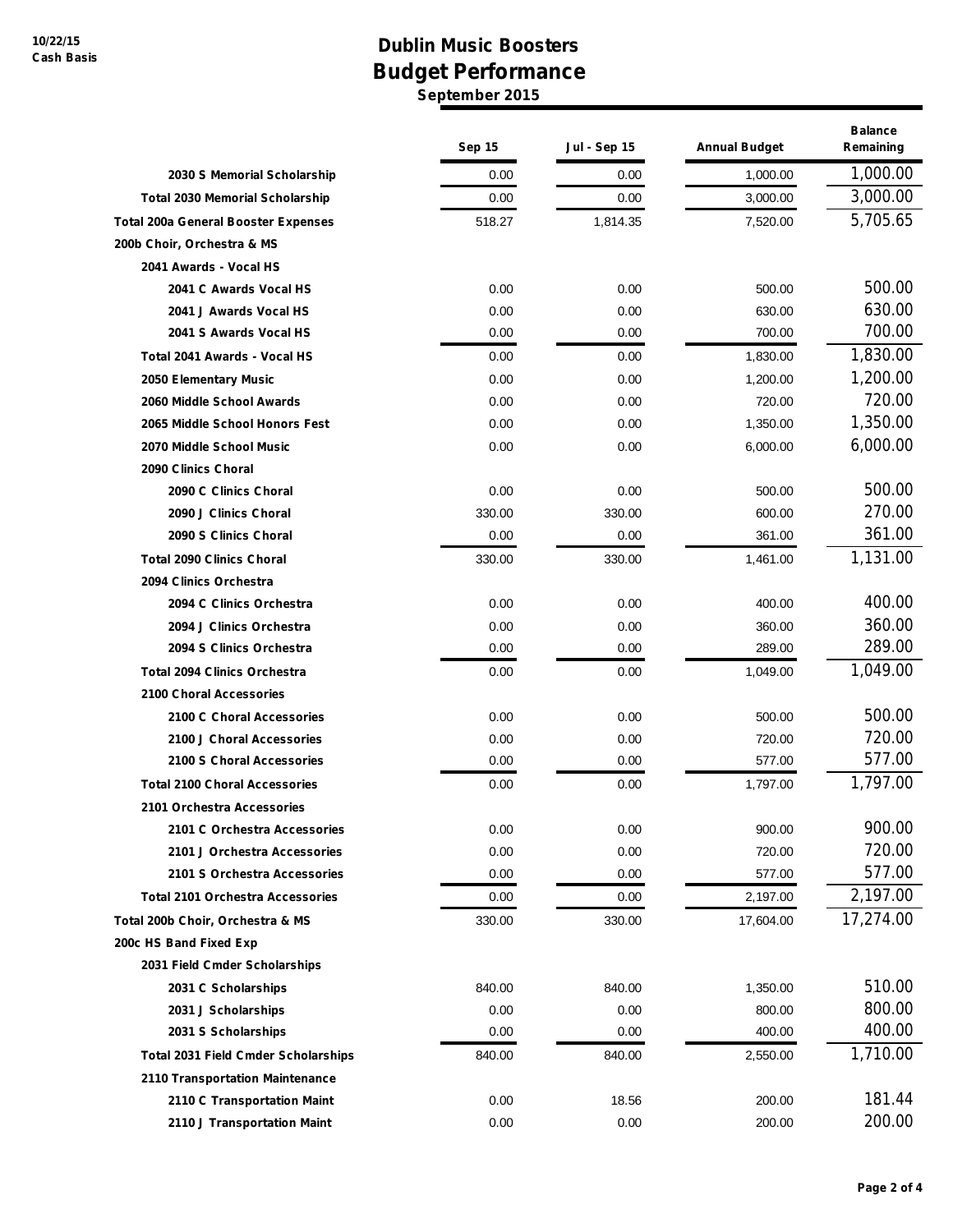## **Dublin Music Boosters Budget Performance September 2015**

|                                              | <b>Sep 15</b> | <b>Jul - Sep 15</b> | <b>Annual Budget</b> | <b>Balance</b><br>Remaining |
|----------------------------------------------|---------------|---------------------|----------------------|-----------------------------|
| 2110 S Transportation Maint                  | 0.00          | 0.00                | 160.00               | 160.00                      |
| <b>Total 2110 Transportation Maintenance</b> | 0.00          | 18.56               | 560.00               | 541.44                      |
| 2120 MarchingBand Show Design                |               |                     |                      |                             |
| 2120 C Marching BandShow Design              | 0.00          | 0.00                | 11,250.00            | 11,250.00                   |
| 2120 J Marching BandShow Design              | 0.00          | 5,000.00            | 6,300.00             | 1,300.00                    |
| 2120 S Marching BandShow Design              | 0.00          | 2,250.00            | 7,000.00             | 4,750.00                    |
| <b>Total 2120 MarchingBand Show Design</b>   | 0.00          | 7,250.00            | 24,550.00            | 17,300.00                   |
| <b>Total 200c HS Band Fixed Exp</b>          | 840.00        | 8,108.56            | 27,660.00            | 19,551.44                   |
| 200d Band Variable Expenses                  |               |                     |                      |                             |
| 2040 Awards - Instrumental HS                |               |                     |                      |                             |
| 2040 C Awards Instrumental HS                | 2,720.50      | 2,849.25            | 600.00               | (2, 249.25)                 |
| 2040 J Awards Instrumental HS                | 0.00          | 0.00                | 1,500.00             | 1,500.00                    |
| 2040 S Awards Instrumental HS                | 0.00          | 0.00                | 1,500.00             | 1,500.00                    |
| Total 2040 Awards - Instrumental HS          | 2,720.50      | 2,849.25            | 3,600.00             | 750.75                      |
| 2080 Repair / Replacement                    |               |                     |                      |                             |
| 2080 C Repair/Replacement                    | 0.00          | 711.23              | 4,000.00             | 3,288.77                    |
| 2080 J Repair/Replacement                    | 549.50        | 549.50              | 3,000.00             | 2,450.50                    |
| 2080 S Repair/Replacement                    | 25.11         | 148.36              | 2,000.00             | 1,851.64                    |
| Total 2080 Repair / Replacement              | 574.61        | 1,409.09            | 9,000.00             | 7,590.91                    |
| 2081 Percussion                              |               |                     |                      |                             |
| 2081 C Percussion                            | 221.20        | 221.20              | 3,000.00             | 2,778.80                    |
| 2081 J Percussion                            | 0.00          | 1,812.93            | 3,000.00             | 1,187.07                    |
| 2081 S Percussion                            | 0.00          | 309.58              | 1,500.00             | 1,190.42                    |
| <b>Total 2081 Percussion</b>                 | 221.20        | 2,343.71            | 7,500.00             | 5,156.29                    |
| 2091 Clinics Marching Band                   |               |                     |                      |                             |
| 2091 C Clinics Marching Band                 | 0.00          | 0.00                | 2,748.00             | 2,748.00                    |
| 2091 S Clinics Marching Band                 | 0.00          | 0.00                | 1,000.00             | 1,000.00                    |
| <b>Total 2091 Clinics Marching Band</b>      | 0.00          | 0.00                | 3,748.00             | 3,748.00                    |
| 2092 Clinics Flag Corps                      |               |                     |                      |                             |
| 2092 C Clinics Flag Corps                    | 0.00          | 0.00                | 1,500.00             | 1,500.00                    |
| 2092 S Clinics Flag Corps                    | 0.00          | 0.00                | 1,000.00             | 1,000.00                    |
| <b>Total 2092 Clinics Flag Corps</b>         | 0.00          | 0.00                | 2,500.00             | 2,500.00                    |
| 2093 Clinics Concert Band                    |               |                     |                      |                             |
| 2093 C Clnics Concert Band                   | 0.00          | 0.00                | 500.00               | 500.00                      |
| 2093 J Clnics Concert Band                   | 400.00        | 400.00              | 500.00               | 100.00                      |
| 2093 S Cinics Concert Band                   | 0.00          | 300.00              |                      | (300.00)                    |
| <b>Total 2093 Clinics Concert Band</b>       | 400.00        | 700.00              | 1,000.00             | 300.00                      |
| 2095 Clinics Jazz                            |               |                     |                      |                             |
| 2095 C Clinics Jazz                          | 0.00          | 0.00                | 400.00               | 400.00                      |
| <b>Total 2095 Clinics Jazz</b>               | 0.00          | 0.00                | 400.00               | 400.00                      |
| 2102 Color Guard Accessories                 |               |                     |                      |                             |
| 2102 C Color Guard Accessories               | 0.00          | 4,824.95            | 3,500.00             | (1,324.95)                  |
| 2102 J Color Guard Accessories               | 0.00          | 5,559.84            | 5,000.00             | (559.84)                    |